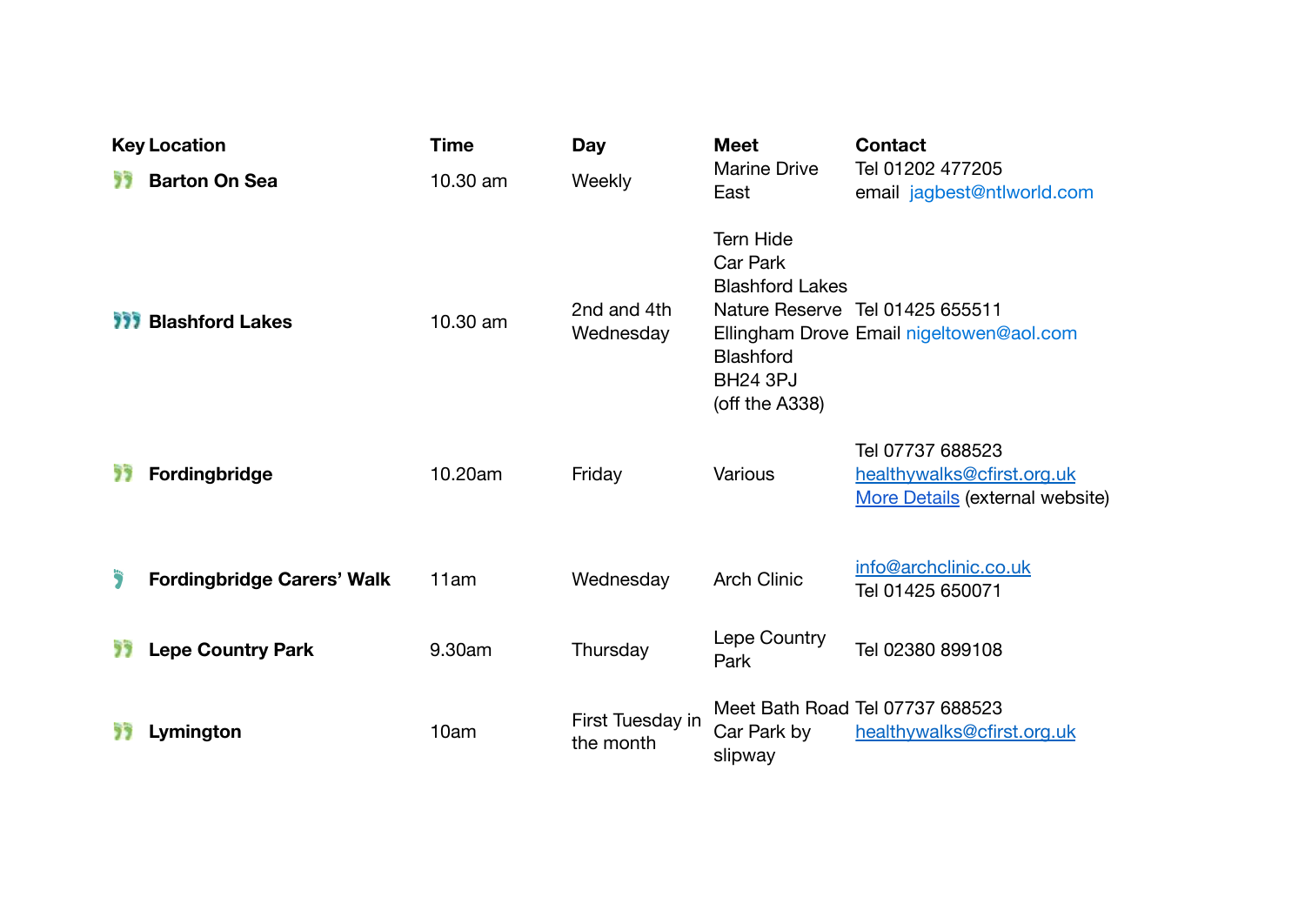| <b>Key Location</b> |                                                                                   | <b>Time</b> | Day                    | <b>Meet</b>                                           | <b>Contact</b>                                                                          |
|---------------------|-----------------------------------------------------------------------------------|-------------|------------------------|-------------------------------------------------------|-----------------------------------------------------------------------------------------|
| 999                 | Lyndhurst                                                                         | 10.30am     | Friday                 | Various                                               | Email cke.walkingforhealth@gmail.com<br>Click here for the latest walks.                |
| לל                  | <b>New Milton</b>                                                                 | 10am        | Wednesday              | Various                                               | Tel 07737 688523<br>healthywalks@cfirst.org.uk                                          |
| Ĵ<br>93             | <b>New Milton Wellbeing Walk</b>                                                  | 10.30am     | Monday                 | <b>Ballard Lake</b>                                   | Tel 07737 688523<br>healthywalks@cfirst.org.uk                                          |
| לל                  | <b>Milford Health Walks</b>                                                       | 10.15am     | <b>Every Friday</b>    | Café<br><b>Milford Village</b><br>Community<br>Centre | Tel 023 8084 1341<br>Contact: Jane Gibbons                                              |
|                     | <b>Waterside Health Walks</b><br><b>111</b> Beaulieu Road<br>Hythe SO45 5WX       | 10am        | Alternate<br>Mondays   | Various<br>Locations                                  | Tel 07811 361319<br>Email mikecrobs@gmail.com<br><b>Click here for the latest walks</b> |
| 999                 | <b>Waterside Health</b><br><b>Walks</b><br><b>Beaulieu Road</b><br>Hythe SO45 5WX | 3pm         | Alternate<br>Thursdays | Various<br>Locations                                  | Tel 07811 361319<br>Email mikecrobs@gmail.com<br><b>Click here for the latest walks</b> |